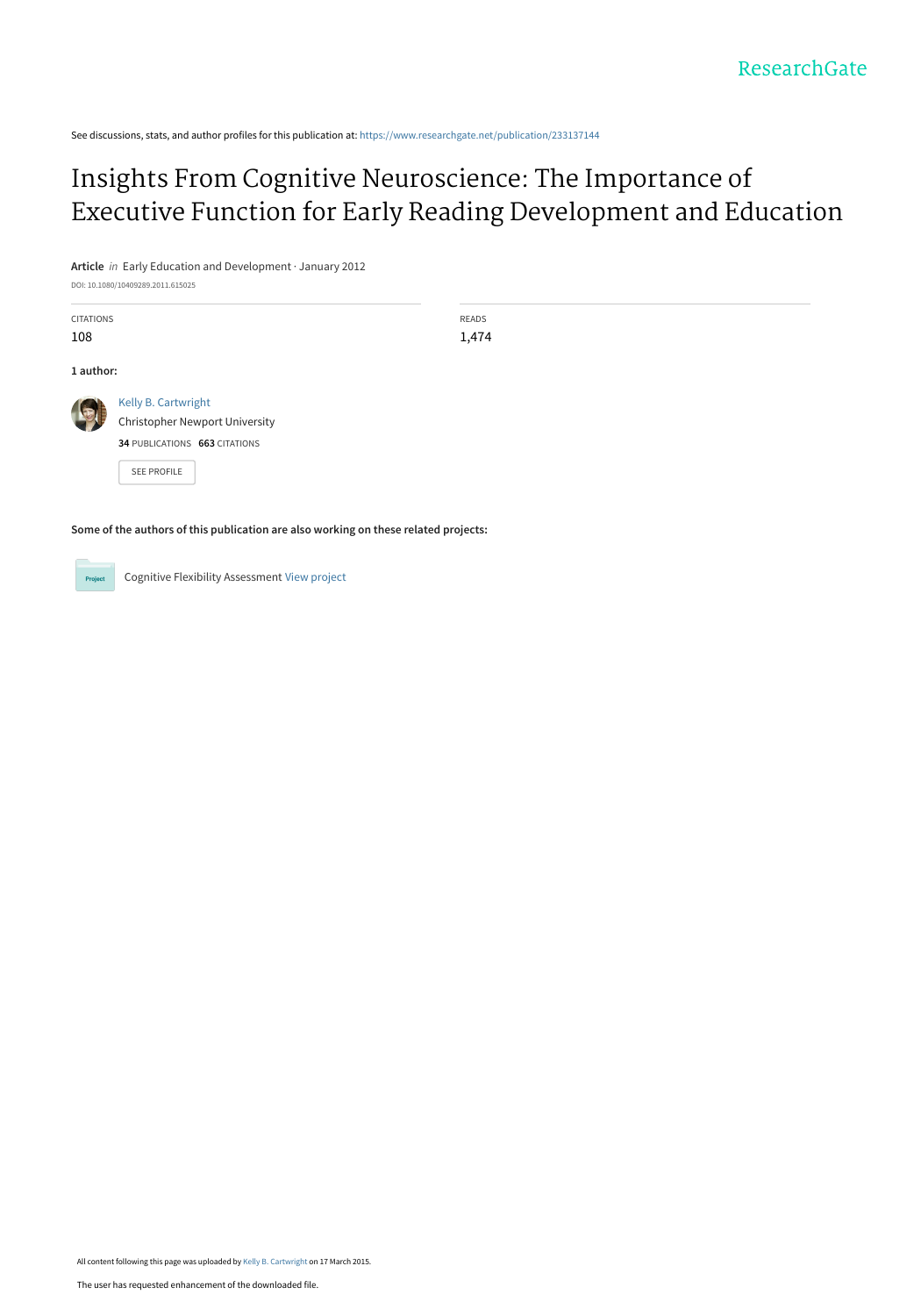This article was downloaded by: [Old Dominion University] On: 24 January 2012, At: 17:41 Publisher: Routledge Informa Ltd Registered in England and Wales Registered Number: 1072954 Registered office: Mortimer House, 37-41 Mortimer Street, London W1T 3JH, UK



# **Early Education & Development**

Publication details, including instructions for authors and subscription information: <http://www.tandfonline.com/loi/heed20>

# **Insights From Cognitive Neuroscience: The Importance of Executive Function for Early Reading Development and Education**

Kelly B. Cartwright<sup>a</sup>

<sup>a</sup> Department of Psychology, Neuroscience Program, and Teacher Preparation Program, Christopher Newport University

Available online: 18 Jan 2012

**To cite this article:** Kelly B. Cartwright (2012): Insights From Cognitive Neuroscience: The Importance of Executive Function for Early Reading Development and Education, Early Education & Development, 23:1, 24-36

**To link to this article:** <http://dx.doi.org/10.1080/10409289.2011.615025>

### PLEASE SCROLL DOWN FOR ARTICLE

Full terms and conditions of use:<http://www.tandfonline.com/page/terms-and-conditions>

This article may be used for research, teaching, and private study purposes. Any substantial or systematic reproduction, redistribution, reselling, loan, sub-licensing, systematic supply, or distribution in any form to anyone is expressly forbidden.

The publisher does not give any warranty express or implied or make any representation that the contents will be complete or accurate or up to date. The accuracy of any instructions, formulae, and drug doses should be independently verified with primary sources. The publisher shall not be liable for any loss, actions, claims, proceedings, demand, or costs or damages whatsoever or howsoever caused arising directly or indirectly in connection with or arising out of the use of this material.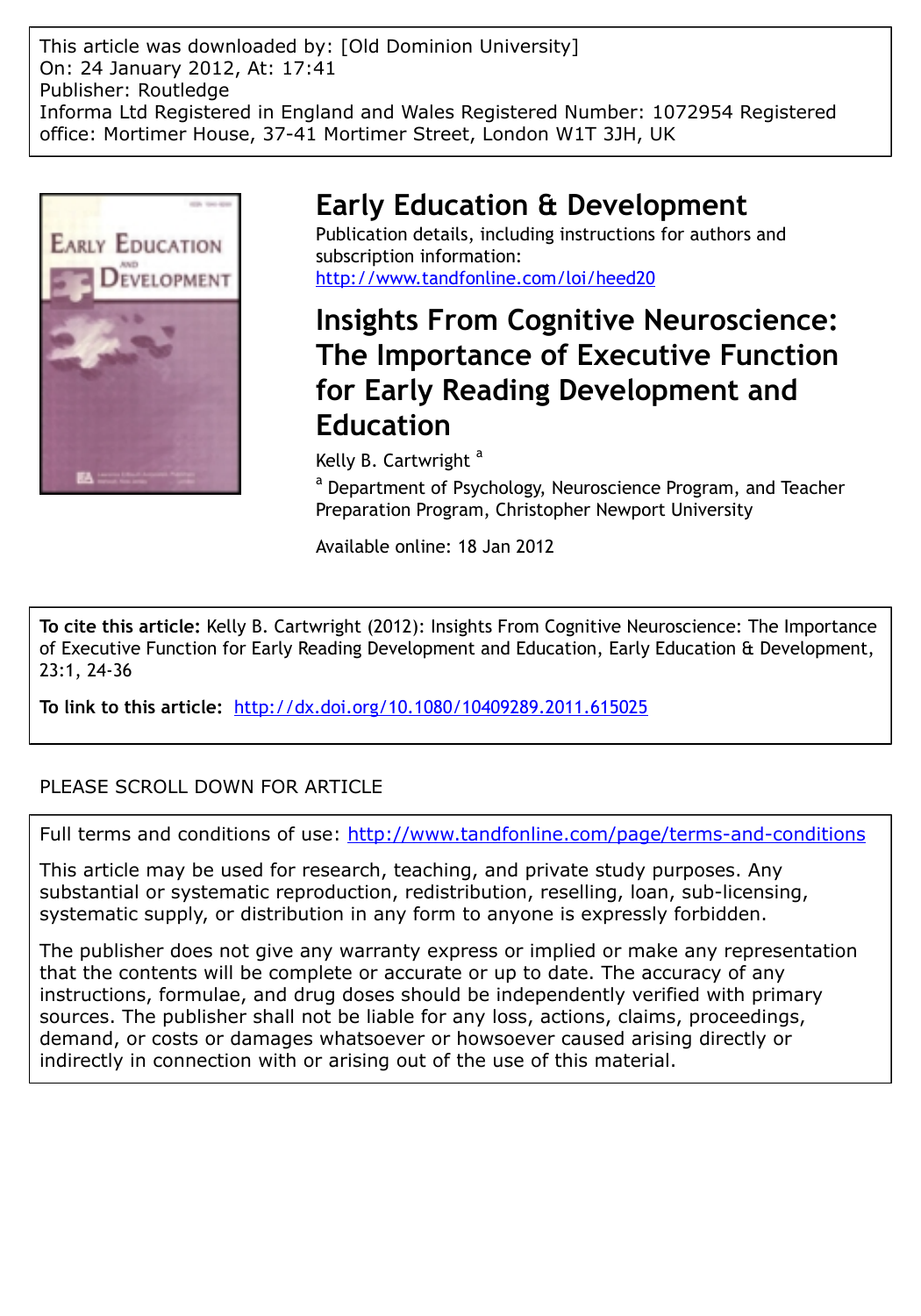

### Insights From Cognitive Neuroscience: The Importance of Executive Function for Early Reading Development and Education

Kelly B. Cartwright

Department of Psychology, Neuroscience Program, and Teacher Preparation Program, Christopher Newport University

Research Findings: Executive function begins to develop in infancy and involves an array of processes, such as attention, inhibition, working memory, and cognitive flexibility, which provide the means by which individuals control their own behavior, work toward goals, and manage complex cognitive processes. Thus, executive function plays a critical role in the development of academic skills such as reading. This article describes the development of executive function in young children, describes the brain structures and changes associated with that development, and then reviews recent research on the critical role of executive function in early reading development and education. Practice or Policy: Because executive function and its associated brain developments parallel reading acquisition, work in executive function has profound implications for fostering the successful development of reading skills, including prereading skills, word reading, and reading comprehension. Instruction that helps children learn to manage the multiple features of spoken and printed language will help ensure that children develop the reading-specific executive functions that will enable them to manage the complexities of reading processes throughout their lives.

Almost three decades ago, Royer (1983, p. 205) noted, ''Reading is the natural interface between developmental and educational psychology.'' Indeed, Royer was ahead of his time because in recent years the developmental sciences have blossomed, offering new ways to view children's learning with important implications for education in general (Siegler, 2000; Sternberg & Lyon, 2002; Twardosz, 2007) and for reading education in particular (Katzir & Pare´-Blagoev, 2006). Education scholars have begun to look to the new frontier of cognitive neuroscience to enrich and inform their understanding of learning (Melzer, 2007) and reading processes (Cartwright, 2008). However, according to a recent report from the National Council for the Accreditation of Teacher Education, the curricula of teacher preparation programs have been hard-pressed to keep pace with the rapid advances in the developmental sciences (Leibbrand & Watson, 2010).

This special issue thus addresses a critical need by assisting early child educators in understanding and applying new research in neuroscience to educational practice. In this paper I describe an area of research in cognitive neuroscience that focuses on *executive function* (EF): ''a collection of inter-related processes responsible for purposeful, goal-directed behavior,'' such

Correspondence regarding this article should be addressed to Kelly B. Cartwright, Department of Psychology, Christopher Newport University, 1 University Place, Newport News, VA 23606. E-mail: kewright@cnu.edu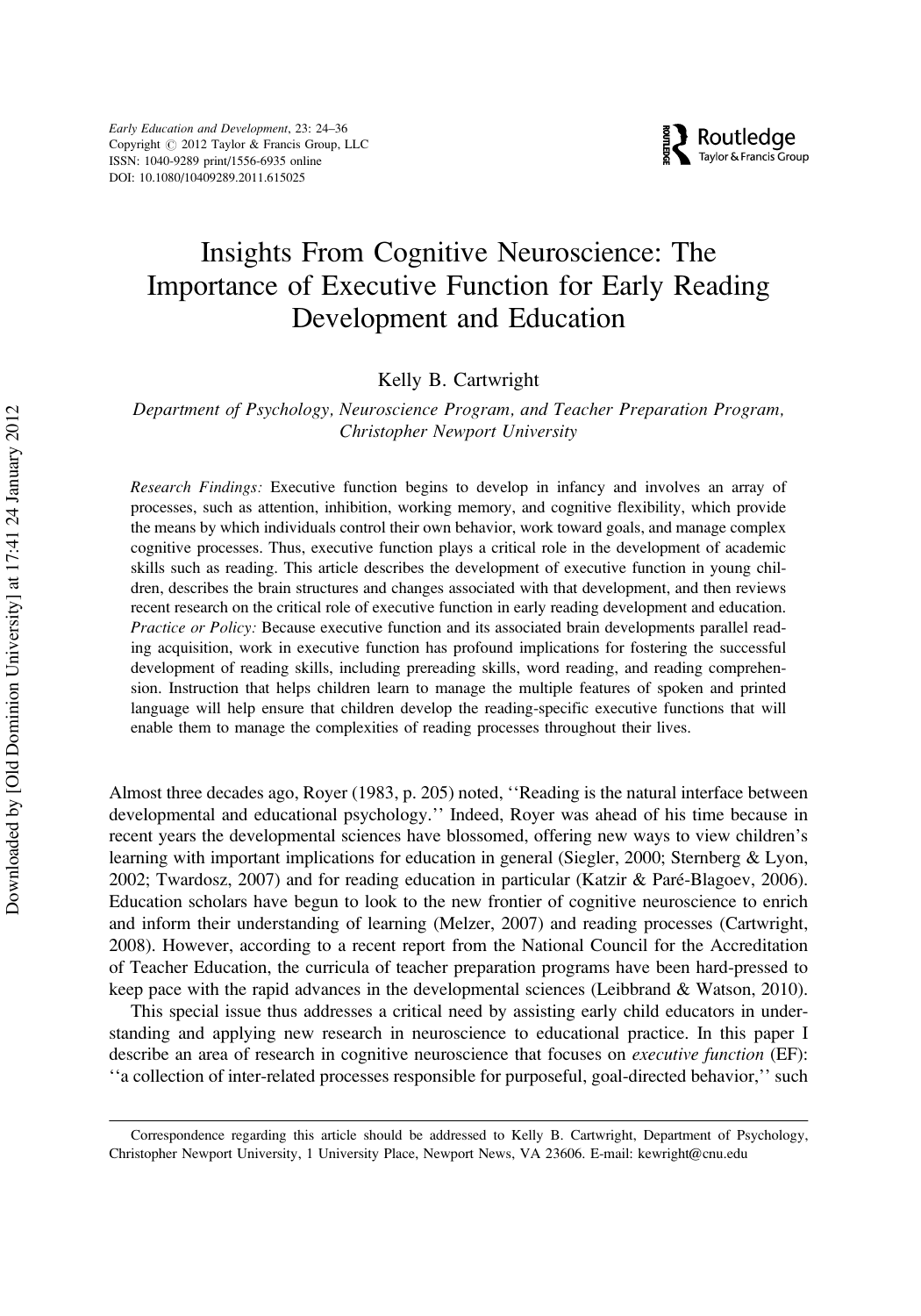as ''anticipation, goal selection, planning, initiation of activity, self-regulation, mental flexibility, deployment of attention, and utilization of feedback'' (P. Anderson, 2002, p. 71). Clearly, these mental processes have particular relevance for the development of academic skills such as reading. However, until recently most research on EF focused on adults; individuals with prefrontal brain damage; or children with cognitive difficulties, such as those with attentiondeficit/hyperactivity disorder or autism (Hughes, 2002; Zelazo & Müller, 2002). In the following sections I describe the development of EF in young children, the brain structures and changes associated with that development, and the important role of EF in early reading development and education.

#### EF: WHAT IS IT AND WHEN DOES IT DEVELOP?

To complete tasks and manage their own behavior, individuals must purposefully guide their mental processes and actions to meet particular goals. As noted previously, EF includes such processes as attention, planning, initiation of activity, inhibition, working memory, shifting of attention, and mental flexibility. These are important for everyday tasks, such as when a toddler restrains his or her impulse to touch a crystal vase on the coffee table, as well as academic tasks, such as writing this article.

As one might imagine, I did not spontaneously generate the words on this page. Rather, I read and reflected on a call for papers on neuroscience perspectives on early development and education, which prompted me to set a goal of writing a paper on the intersection of work in cognitive neuroscience and early reading education. To meet that goal I engaged in several deliberate tasks. For example, I planned my approach to the paper; engaged in search strategies to find resources to support my writing; focused my attention on sources relevant to my chosen topic while inhibiting my responses to unrelated, interesting articles and other distractions; reflected on the varied backgrounds of potential readers; organized information from the various sources into a coherent outline to support readers' understanding of my topic; managed flexibly and integrated ideas from various sources in a way that would provide readers with new information on the role of EF in early reading education; maintained ideas, words, and sentences in memory as I typed the text of the article; and reread my writing, which provided feedback that prompted revisions. The deliberate mental actions that were required for me to meet my goal planning, strategic processing, focused attention, inhibition, reflecting on others' perspectives (metacognition), organization, cognitive flexibility, memory, and response to feedback—are all components of EF, and these develop from infancy into adulthood. Furthermore, just as these processes were essential to the completion of my writing task, they underlie many of the academic, social, and emotional developments of children.

The definitions and descriptions of EF that I have offered thus far include quite a long list of processes, which is consistent with research in this area. For example, similar to the definition offered by P. Anderson (2002) above, Hughes (2002, p. 69) described EF as ''a complex cognitive construct that encompasses the set of processes that underlie flexible goal-directed behaviour (e.g., planning, inhibitory control, attentional flexibility, working memory).'' Researchers vary in the number and array of skills they describe as components of EF, but each definition has at its core the notion of control, either conscious or unconscious, of one's own mental (and physical) actions (Dawson & Guare, 2010; Zelazo, 2004). See Table 1 for a list of processes typically included in the umbrella of EF and definitions for each.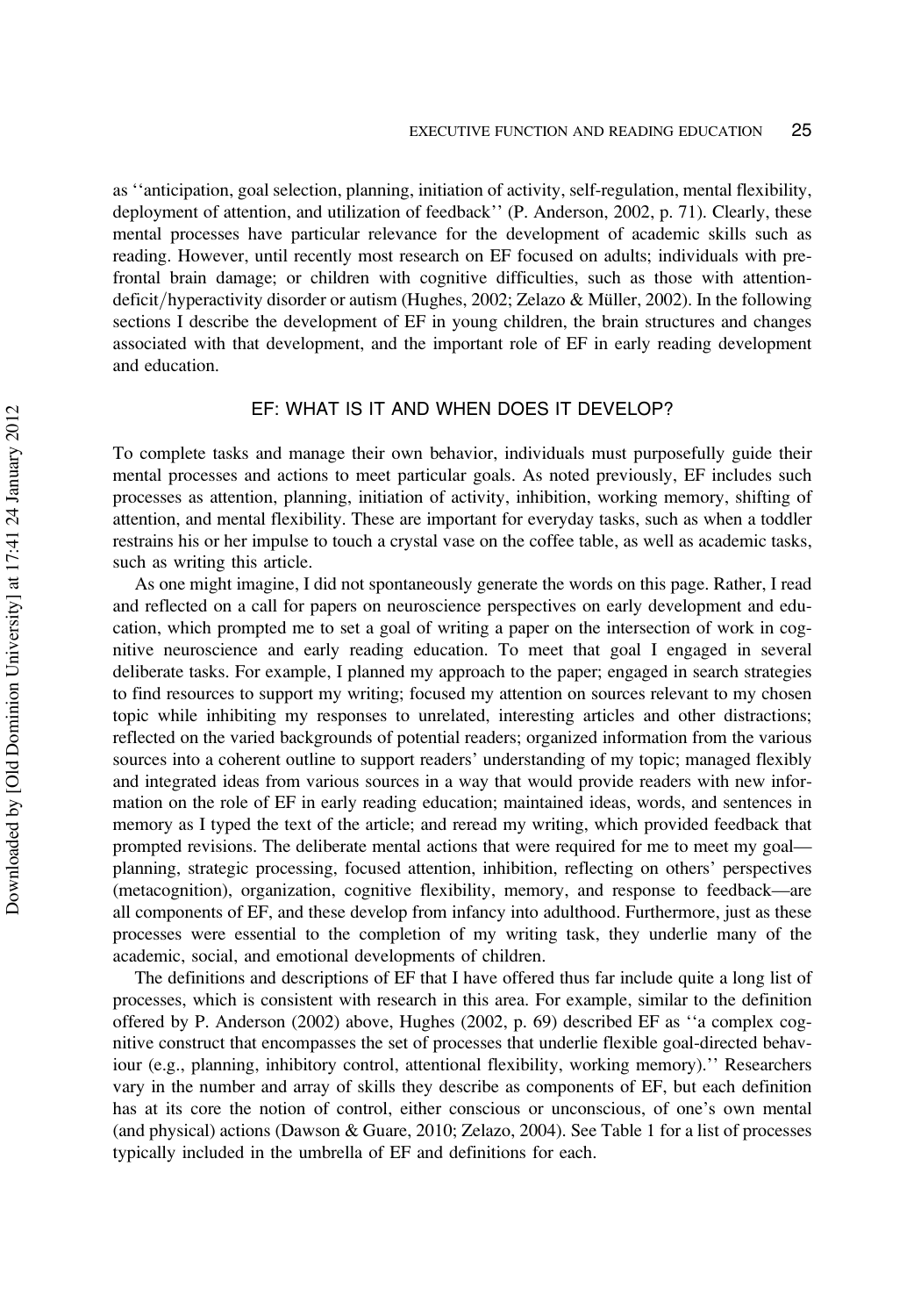| Process               | Definition                                                                                                                                                                                                              |
|-----------------------|-------------------------------------------------------------------------------------------------------------------------------------------------------------------------------------------------------------------------|
| Attentional control   | The ability to focus on particular information or a particular task regardless of distractions or<br>fatigue                                                                                                            |
| Cognitive flexibility | The ability to consider multiple bits of information or ideas at one time and actively switch<br>between them when engaging in a task                                                                                   |
| Inhibition            | The ability to restrain one's normal or habitual responses (also called <i>response inhibition</i> or<br><i>inhibitory control)</i>                                                                                     |
| Initiation            | The ability to overcome inertia and begin a task                                                                                                                                                                        |
| Metacognition         | The ability to take a step back and reflect on thoughts, perspectives, and mental processes and<br>assess their effectiveness                                                                                           |
| Organization          | The ability to impose order on information and objects or to create systems for managing<br>information or objects                                                                                                      |
| Planning              | The ability to decide which tasks are necessary to complete a goal, including understanding<br>which ones are most important and the order in which the tasks should be completed to most<br>effectively reach the goal |
| Response to feedback  | The ability to adjust one's behavior or alter one's plans in the face of new information                                                                                                                                |
| Self-regulation       | The ability to control one's own behavior and emotions in order to achieve goals                                                                                                                                        |
| Switching or shifting | The ability to change one's attentional focus from an initial idea to a new one (this is related to<br>cognitive flexibility)                                                                                           |
| Working memory        | The ability to hold information in mind to support the completion of tasks                                                                                                                                              |

TABLE 1 Processes Typically Included in the Umbrella of Executive Function (P. Anderson, 2002; V. A. Anderson et al., 2001; Dawson & Guare, 2010)

So how does EF develop? As early as infancy, children begin to develop the ability to manage their own behavior to meet particular goals, such as when a baby learns to follow a caregiver's gaze and direct his or her attention toward a newly labeled object, which supports language learning (Carpenter, Nagell, & Tomasello, 1998). Recently, research on infants' brain activity while they engage in joint attention has provided evidence of memory and attention processes in infants as young as 4 months of age (Hoehl, Reid, Mooney, & Striano, 2008). Individuals continue to develop the mental skills necessary to manage behavior and thought processes into adulthood (Bjorklund, 2005; Dawson & Guare, 2010; De Luca et al., 2003), with accelerated periods of development occurring between 2 and 5 years of age and again at puberty when children's EF looks quite adult-like (V. A. Anderson, Anderson, Northam, Jacobs, & Catroppa, 2001; Dawson & Guare, 2010; Zelazo & Müller, 2002). As one might expect, EF varies with socioeconomic status, with children of lower socioeconomic status having less well developed EF at kindergarten than their peers with higher socioeconomic status, even when parent involvement is controlled (Neuenschwander, Röthlisberger, Michel, & Roebers, 2009).

Although EF develops across the lifespan, many critical developments occur in the preschool years. As noted previously, even infants have the capacity for some EF, demonstrating attention and memory as early as 4 months of age (Carpenter et al., 1998). By age 3, children demonstrate working memory, attentional flexibility (the ability to shift attentional focus), and inhibitory control (Hughes, 1998), indicating that they can remember information to help them complete tasks, shift attention from one aspect of a task to another, and are capable of controlling their own behavior by restraining their own actions (although they don't always do it). Inhibitory control improves between ages 3 and 6 (Montgomery & Koeltzow, 2010), which helps children adjust to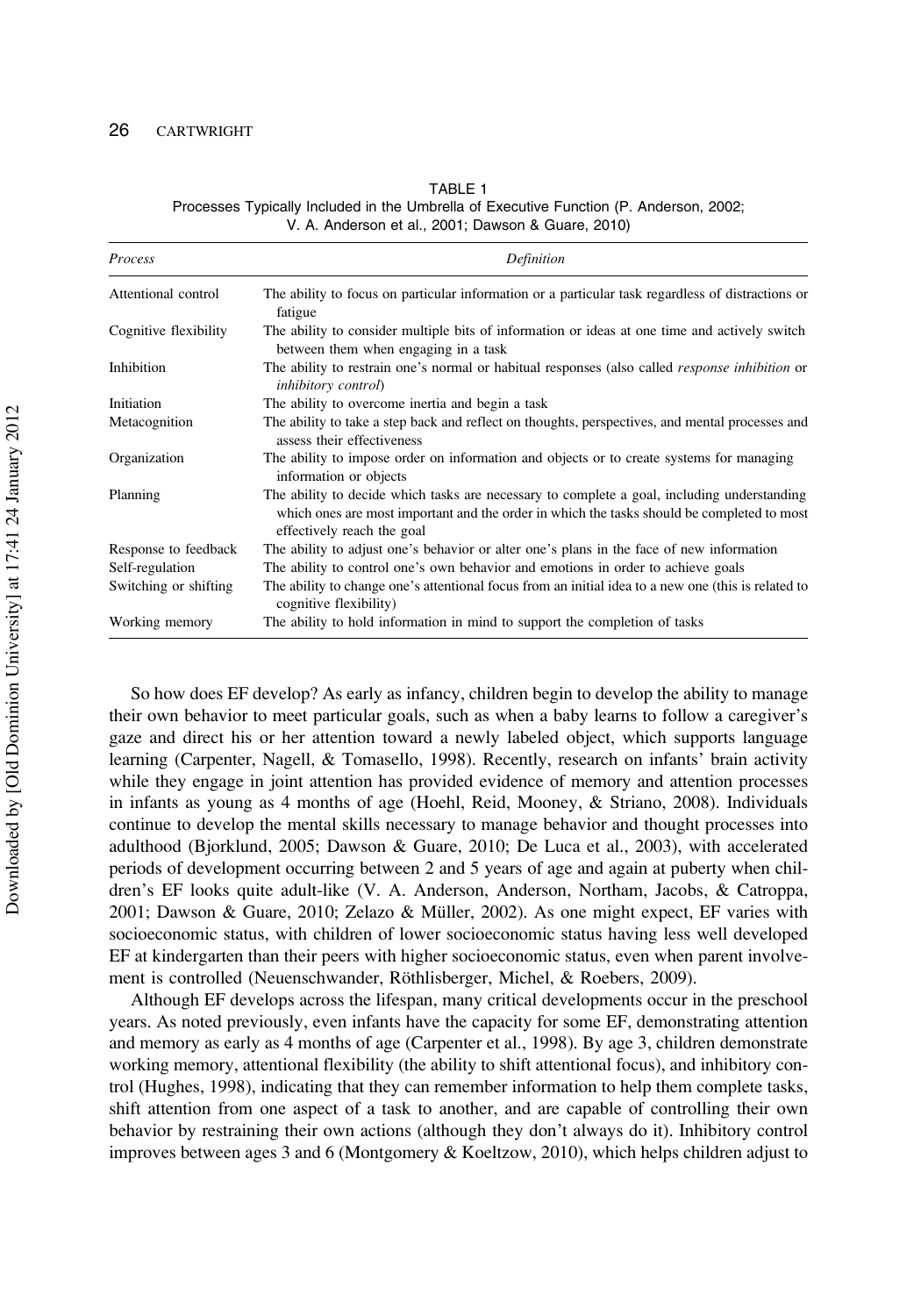the behavioral and academic demands they encounter in school. Cognitive flexibility, a skill particularly important for reading (Cartwright, 2009), improves markedly between ages 4 and 5, with additional refinement between ages 7 and 9, reaching relative maturity by age 12 (Davidson, Amso, Anderson, & Diamond, 2006; Jacques & Zelazo, 2001; Smidts, Jacobs, & Anderson, 2004). Davidson and colleagues (2006) compared various aspects of EF across 4- to 13-year-olds and confirmed that working memory and inhibition develop earlier than cognitive flexibility, which, although fairly mature at age 13, is not yet at adult levels. I return to a discussion of cognitive flexibility when I discuss the role of EF in reading development.

#### HOW DOES BRAIN DEVELOPMENT RELATE TO EF?

Activity in the frontal and prefrontal cortex is associated with EF (Bunge & Wright, 2007; Dawson & Guare, 2010; Eslinger, Biddle, Pennington, & Page, 1999; Kane & Engle, 2002; Montgomery & Koeltzow, 2010; Zelazo & Müller, 2002). The cortex is the outer layer of the brain that we use for our highest brain functions, and it is divided into sections, or lobes. The occipital lobe of the cortex, for example, is located at the back of the brain (and thus the back of the head) and is associated with visual processing. The frontal lobes are located in the front of the brain, behind the forehead, and activity and growth in these areas underlies EF in children and adults.

The cortex is composed of *neurons*, or nerve cells. The production of most of our neurons is completed at about 7 months after conception, which means we generally are born with all of the neurons that we will have throughout our lives (Bjorklund, 2005; Johnson, 2011). Brain weight more than triples by age 5 and quadruples by adulthood (Bjorklund, 2005; Dawson & Guare, 2010). Clearly, much growth and development occur over that time period, with many important changes occurring by age 5. Throughout development, brain weight increases because neurons' dendrites increase in number and size, neurons' axons grow, and new *synapses* (the junctions at which neurons communicate with one another) are formed—a process called *synaptogenesis*. Thus, though new neurons are rarely added during brain development, the existing neurons change shape and size. In addition, throughout development a fatty sheath called *myelin* wraps around the axons of neurons to increase the efficiency of neural communication. Myelin works much like the insulation around an electrical cord because it ensures that neurons' electrical impulses are protected from interference, improving the speed of communication in the brain and nervous system, which results in improved mental processing (see Bjorklund, 2005; Dawson & Guare, 2010; and Johnson, 2011, for reviews of brain development).

These various brain components can be divided into gray matter, which consists of neurons' cell bodies and dendrites, and white matter, which consists of bunches of myelinated axons. Across childhood different areas of the brain are myelinated at different times, with brain regions associated with sensory systems myelinated before birth and the motor cortex (the brain regions that control movement) receiving myelin across the first year of life (Bjorklund, 2005; Sowell et al., 2004). The prefrontal and frontal cortex (the areas associated with EF) are myelinated across childhood and into adolescence, which correlates with the improvements in EF over that period (Dawson & Guare, 2010; Gotgay et al., 2004; Sowell et al., 2004). In addition to increases in myelin, brain growth is also attributable to an overproduction of new synapses in children's brains, which peaks between ages 4 and 5, around the same time that children's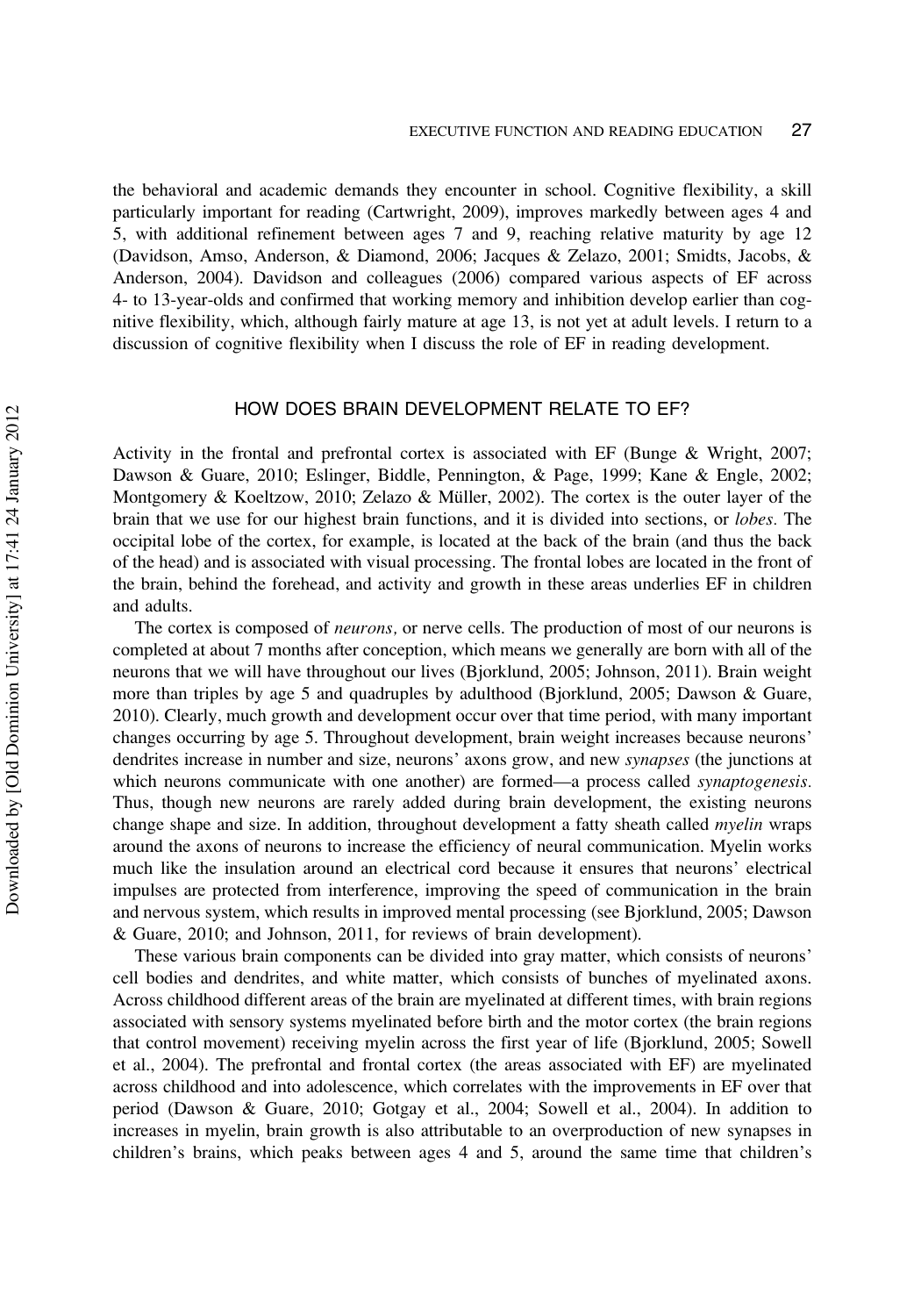EF shows a marked increase. Preschoolers have far more synapses than adults, and these connections provide the raw material for brain development. Experience (and the associated brain activity) determines which synapses are kept, and inactive synapses are removed via a process called synaptic pruning (Bjorklund, 2005; Dawson & Guare, 2010; Johnson, 2011), which underscores the important role of children's experiences in brain development.

With respect to development of the prefrontal and frontal cortex, the sites of EF, development begins in infancy and continues into adolescence (Johnson, 2011; also see Zelazo & Müller, 2002), which parallels the development of EF (see above). Within the frontal and prefrontal cortex, development proceeds from the back to the front, from the bottom to the top, and from the middle portions out to the sides (Gotgay et al., 2004; Montgomery & Koeltzow, 2010). As more and more neurons become myelinated, the amount of white matter in the frontal and prefrontal cortex increases. And from infancy to adolescence, as new synapses are created and unused synapses are pruned away, the amount of gray matter increases, plateaus, and then decreases. Myelination and synaptic pruning processes occur simultaneously in development; consequently, infants have more gray matter than white matter, whereas adolescents have more white matter than gray, which reflects the way experience shapes, or sculpts, the developing brain, refining the brain structures to more efficiently process information (Amso & Casey, 2006; Gotgay et al., 2004; Sowell et al., 2004). Finally, a second surge in synaptogenesis occurs around ages 11 to 12, when new synapses develop in the already-pruned frontal lobes (Dawson & Guare, 2010), adding strength to the newly refined brain structures to support the advances in EF seen at that time (V. A. Anderson et al., 2001; Dawson & Guare, 2010; Zelazo  $&$  Müller, 2002).

#### WHY IS EF IMPORTANT FOR DEVELOPING READING SKILL?

Reading is a complex mental process that requires the coordination of many elements, such as words' sounds, meanings, word parts (e.g., prefixes and suffixes), syntax (word order), and strategies that support reading comprehension (Adams, 1990; Pressley, 2006). Skilled readers must manage all of these features, coordinating them seamlessly for effective comprehension (Cartwright, 2009). Given that EF and associated brain regions develop across early childhood and into adolescence, the period of time when children are developing word-reading skills and reading comprehension, the research on EF has tremendous implications for children's success as readers.

Even before children begin to read, EF may affect the development of important prereading skills. For example, Farrar and Ashwell (2008) demonstrated that children's cognitive flexibility, assessed with theory-of-mind tasks, was related to their rhyming ability, which contributes to later reading skill. In addition, Blair and Razza (2007) found that preschoolers' inhibitory control, assessed with a peg-tapping task, was significantly related to essential prereading skills in kindergarten: phonemic awareness (or the awareness of individual sounds in spoken words) and letter knowledge. Consistent with this finding, children's effortful control—their ability to control their own behavior, which is indicative of EF—is positively related to word- and nonword-reading ability in early elementary school; however, surgency, which is related to impulsiveness, reduces that effect (Deater-Deckard, Mullineax, Petrill, & Thompson, 2009). In a productive series of longitudinal studies, Wagner, Torgesen, and colleagues have shown that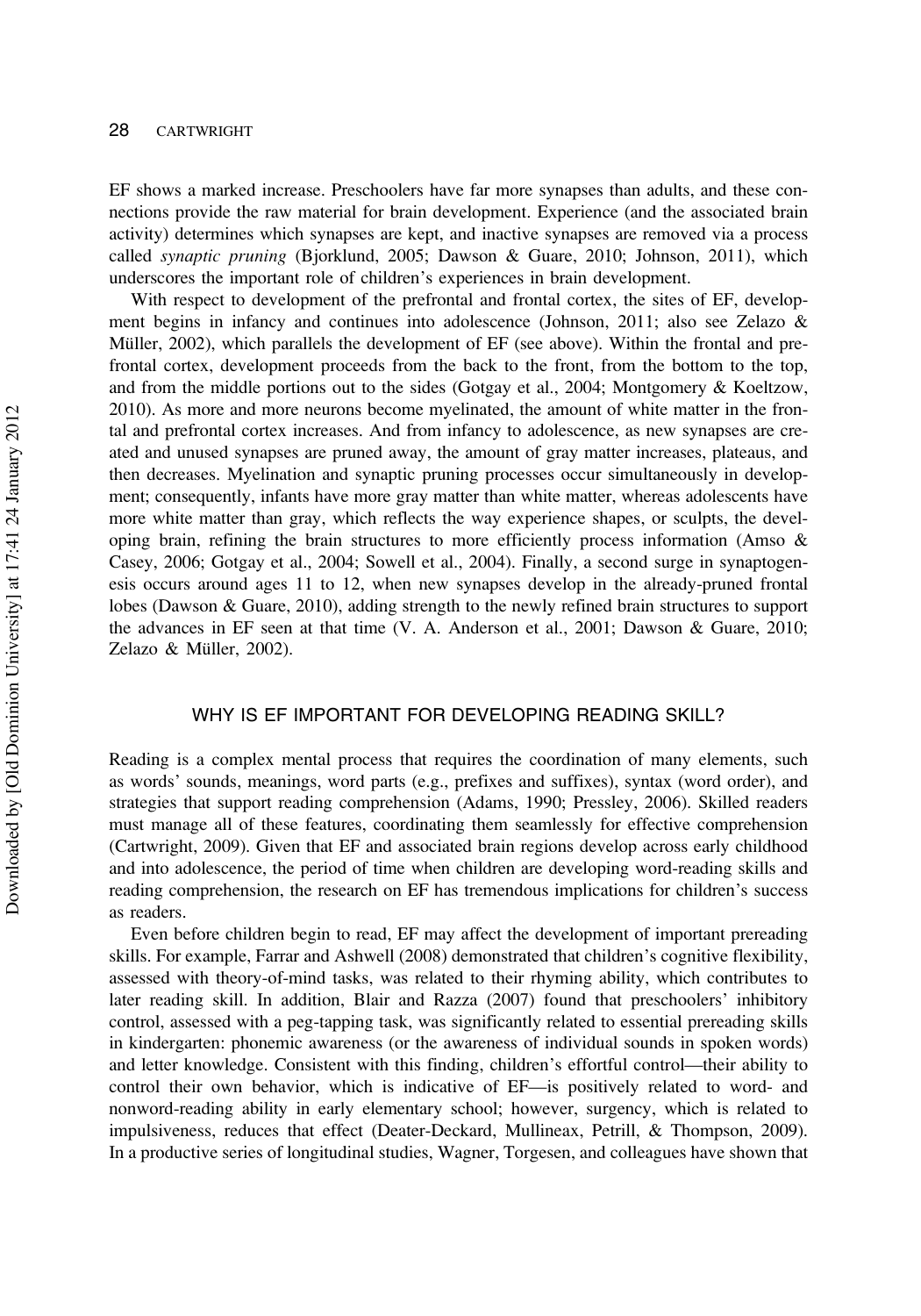EF specific to the processing of phonological information plays an important role in developing word-reading skills (e.g., see Wagner, Torgesen, & Rashotte, 1994). Specifically, they have found that phonological awareness (the awareness of sounds in speech and the ability to manipulate those sounds), phonological memory (the ability to hold representations of sounds in mind), and rapid phonological naming (the ability to produce rapidly phonologically accurate names for objects and symbols) contribute to children's developing word- and nonword-reading skill across the elementary years (Wagner et al., 1997). In addition to these phonological-specific measures of EF, other general assessments of EF are related to children's word-reading skills. For example, van der Sluis, de Jong, and van der Leij (2007) found that shifting and updating, each assessed with composites of several tasks, were related to word-reading efficiency in 9- to 12-year-olds. Furthermore, Welsh, Nix, Blair, Bierman, and Nelson (2010) found that working memory, assessed with a backward word task, and attentional control, assessed with the Dimensional Change Card Sort, not only were related to preschoolers' print knowledge and phonological awareness but also predicted these children's reading skills at the end of kindergarten, including word reading, nonword reading, and memory for story content.

As Welsh and colleagues' (2010) work suggests, EF also plays an important role in the development of reading comprehension. Studies investigating the role of EF in comprehension typically compare good and poor comprehenders who have age-appropriate word-reading abilities, thus controlling for the effects of word reading on reading comprehension. For example, Sesma, Mahone, Levine, Eason, and Cutting (2009) found that 9- to 15-year-old poor comprehenders had significant deficits in planning and working memory, even when word-reading skill and vocabulary were controlled. In Sesma and colleagues' study, planning was assessed with the Tower of London task and working memory was assessed with the Freedom from Distraction Scale of the Wechsler Intelligence Scale for Children. In a similar study, Locascio, Mahone, Eason, and Cutting (2010) found that 10- to 14-year-old poor comprehenders had significant deficits in planning ability, assessed with the Wechsler Intelligence Scale for Children Elithorn Mazes task and the Dells-Kaplan Executive Function System Trail-Making and Mazes tests.

Inhibition is another EF with which poor comprehenders struggle. For example, De Beni and Palladino (2000) found that 8-year-old poor comprehenders with adequate word-reading ability were significantly less able than their better comprehending peers to inhibit irrelevant information on a working memory task that required them to remember the final words in a series of sentences. Cain (2006) explored these differences further and found that poor comprehenders did not differ from their counterparts with better comprehension on short-term memory tasks that involved recalling short lists of digits, concrete words, or abstract words. However, when these students were given more complex working memory tests that required them to supply final words in sentences and then remember those words later or to count arrays of dots and then remember the total numbers later, poor comprehenders performed significantly more poorly than their peers with better comprehension. Their mistakes indicated that the poor comprehenders were unable to inhibit irrelevant information on these complex recall tasks, suggesting that the inability to suppress irrelevant information might cause significant comprehension problems in these young readers.

Other research investigating the role of EF in reading proficiency has focused on special populations who might provide additional insight into the nature of reading processes. For example, Reiter, Tucha, and Lange (2004) studied EF in a group of children with dyslexia, a specific reading disability, and compared their processing to that of typical readers. They found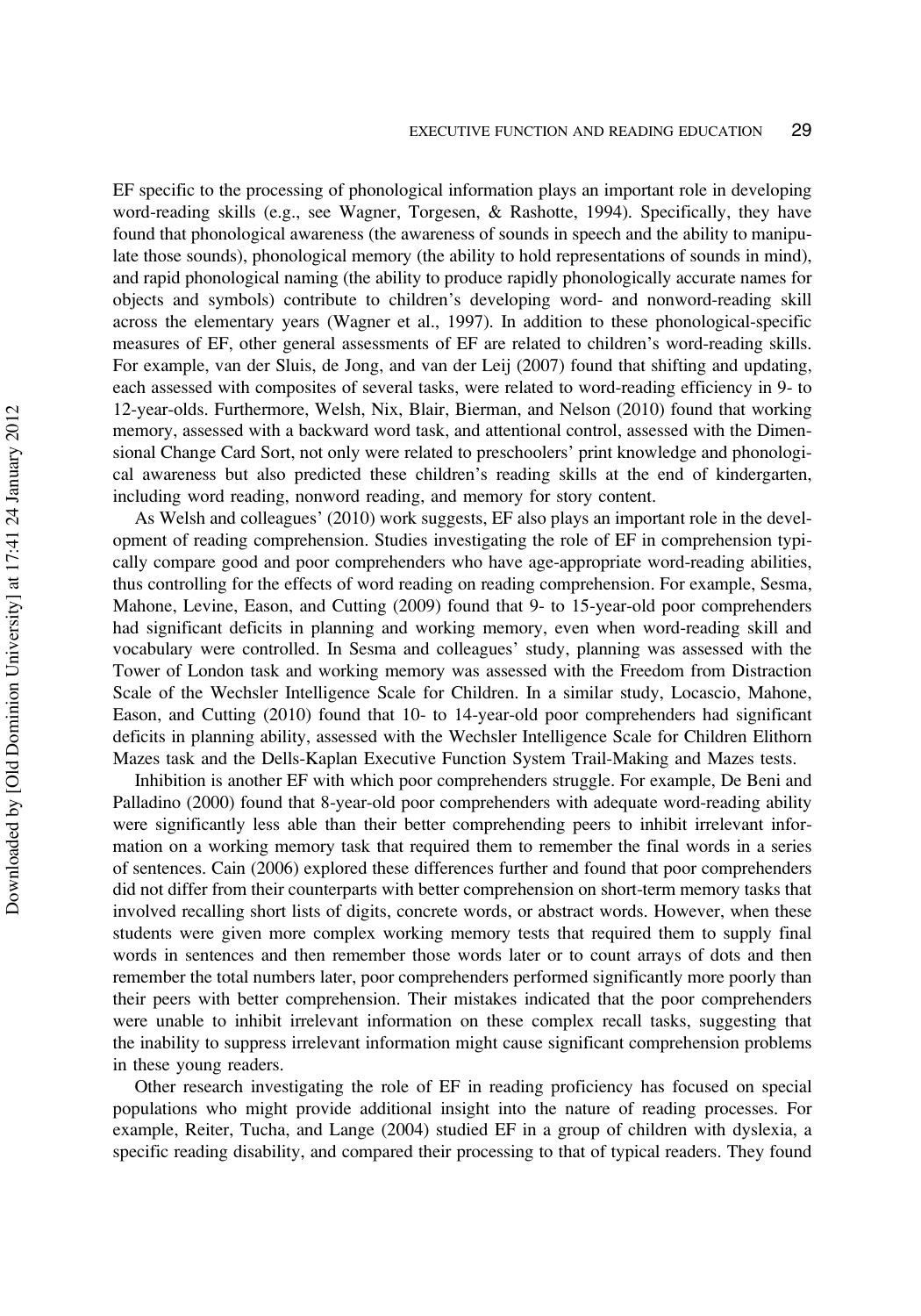that children with dyslexia had significantly lower working memory, assessed with backward digit span and visual tasks; inhibition, assessed with the Stroop color-naming task; planning, assessed with the Tower of London task; and cognitive flexibility, assessed with a switching task that required children to alternate button-pressing responses to visually presented letters and digits. Another special population of interest in studies on the influence of EF on reading processes is children with attention-deficit/hyperactivity disorder because children with attention deficits have specific impairments in EF. Recently, Hart and colleagues (2010) demonstrated shared genetic and environmental influences on reading and attention deficits in children with attention-deficit/hyperactivity disorder, suggesting that EF deficits are genetically linked to reading disability. Finally, in a recent training study, when 9- to 12-year-old children with attention difficulties received 20 to 25 days of EF training, their reading comprehension improved (Dahlin, 2011). The training involved daily completion of an individualized, computeradministered program of visual and verbal working memory items that increased in difficulty as children progressed through the program each day. At the end of the training period, children showed no improvements in word reading. However, trained children's working memory and reading comprehension improved significantly.

The research reviewed thus far has indicated that EF may influence reading development from preschool throughout the school years. In particular, prereading skills are related to inhibition and cognitive flexibility; word-reading proficiency is related to working memory, inhibition, shifting, updating, and attentional control; and reading comprehension is associated, at the very least, with planning, working memory, and inhibition. These findings are promising and point to the important role of EF in reading acquisition; however, most studies of the effects of EF on reading comprehension have not used reading-specific measures of EF, which leads to the question of how, more specifically, EF might contribute to children's developing reading comprehension skill.

My research has focused on the role of cognitive flexibility, another specific EF, in children's and adults' reading skill. As noted previously, skilled readers must coordinate flexibly multiple aspects of reading tasks for successful comprehension (Adams, 1990; Pressley, 2006). However, many struggling readers are inflexible, focusing only on words' letters and sounds without paying attention to meaning, which impairs their reading comprehension (see Cartwright, 2010, for a review). Thus, cognitive flexibility has particular relevance for developing reading comprehension. I wondered whether it was possible to measure flexible thinking about the components of words that many children find difficult to coordinate: sounds and meanings. Thus, I adapted a general assessment of cognitive flexibility, the multiple classification task (Bigler & Liben, 1992; Golbeck, 1983; Inhelder & Piaget, 1964), to measure the flexibility with which children (and adults) could process words' sounds and meanings simultaneously. The assessment requires that individuals sort four sets of 12 printed words by sound and meaning at the same time into a  $2 \times 2$  matrix, which necessitates that individuals flexibly go between sound and meaning as they complete the  $2 \times 2$  sorts. The assessment is administered individually and begins with a model sort to show the child how the  $2 \times 2$  sort works. The teacher tells the child, "I have some cards for you to sort, and you can sort these cards two ways at the same time, by how they sound and what they mean. Here, let me show you.'' After introducing the assessment, the teacher places each card into the  $2 \times 2$  matrix, one card at a time, reading each word aloud as it is placed (Cartwright, 2002, 2007, 2010; Cartwright, Marshall, Dandy, & Isaac, 2010). See Figure 1 for a correct sort of one set of words on the sound–meaning cognitive flexibility assessment;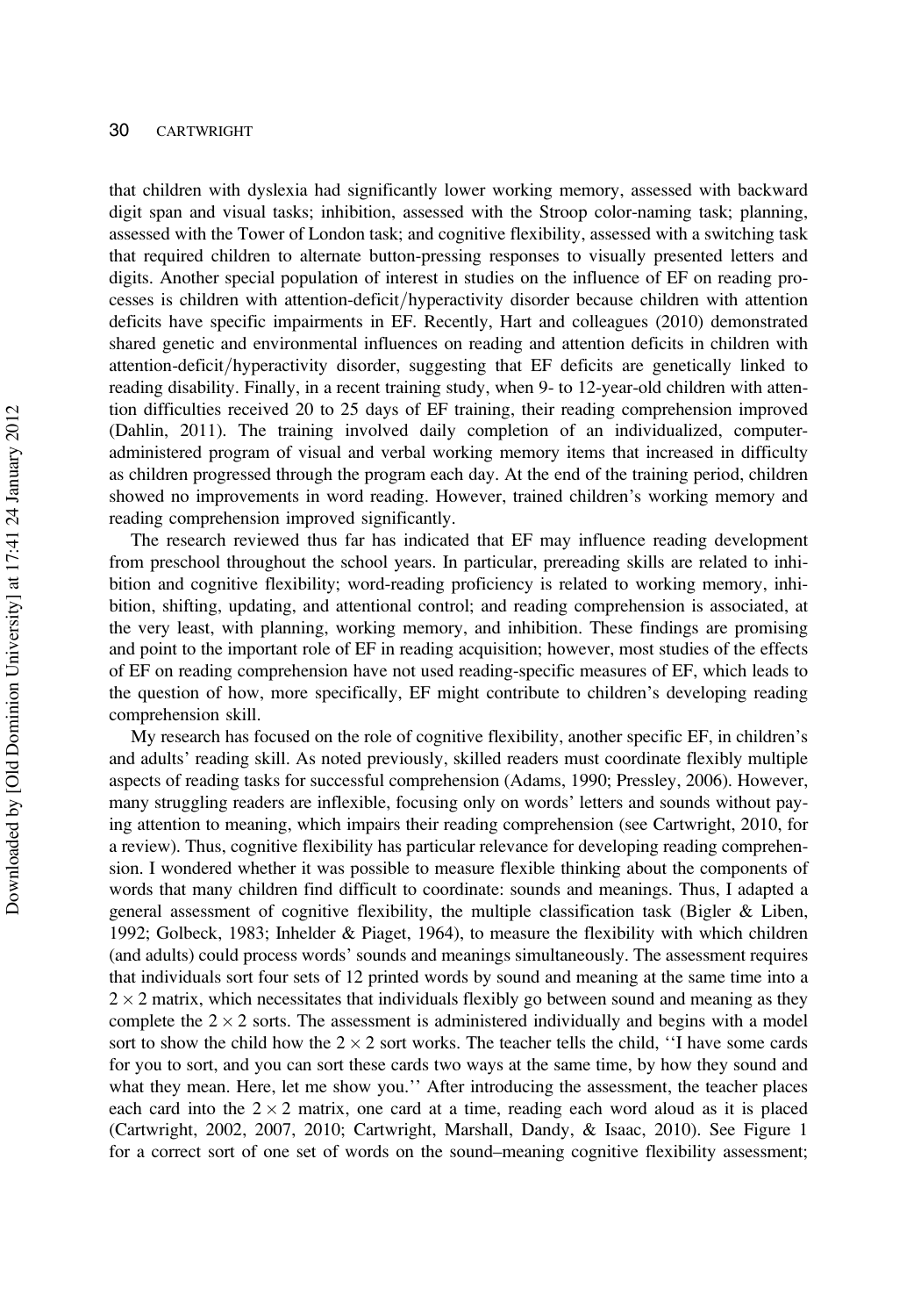

FIGURE 1 A correct sort on the sound–meaning cognitive flexibility assessment.

the words in this set are sorted by initial sound,  $/b/$  and  $/t/$ , and by meaning, animals and vehicles. After the model sort, the child is asked to sort four new sets of 12 cards, one set at a time; each set is sorted by a different combination of sounds and word meanings. If the child sorts correctly, the teacher requests an explanation for the sort; if the child sorts incorrectly, the teacher corrects the sort and then requests an explanation from the child. Correct explanations must focus on the two sorting dimensions, sound and meaning, and sorts are scored on the accuracy of the sort and explanation as well as sorting time, following prior work (Bigler & Liben, 1992; Cartwright, 2002, 2007; Cartwright et al., 2010; Diamond & Kirkham, 2005; Golbeck, 1983).

Subsequent studies have found that sound–meaning cognitive flexibility, assessed with the task described above, contributes significantly to reading comprehension in first and second graders (Cartwright et al., 2010), second to fourth graders (Cartwright, 2002), and college students (Cartwright, 2007) and develops across the lifespan (Cartwright, Isaac, & Dandy, 2006). In each of these studies reading comprehension was assessed with the Passage Comprehension subtest of the Woodcock Reading Mastery Tests–Revised, Form G (Woodcock, 1987), which required individuals to supply missing words in prose passages. These findings were promising and led to studies of sound–meaning cognitive flexibility training, which resulted in improvements in sound–meaning cognitive flexibility and reading comprehension in second- to fourth-grade typical readers (Cartwright, 2002) and second- to fifth-grade struggling readers (Cartwright, Clause, & Schmidt, 2007). In both training studies reading comprehension was assessed at pretest and posttest with the researcher-administered Woodcock Reading Mastery Tests–Revised Form G and Form H, respectively. In addition, in the training study with struggling readers, a second assessment of reading comprehension, a school-administered comprehension assessment that required students to read passages and answer questions about those passages, also indicated significant improvements in reading comprehension for trained students.

Sound–meaning cognitive flexibility training differed from the assessment and was modeled after prior successful cognitive flexibility training (Bigler  $\&$  Liben, 1992). Whereas the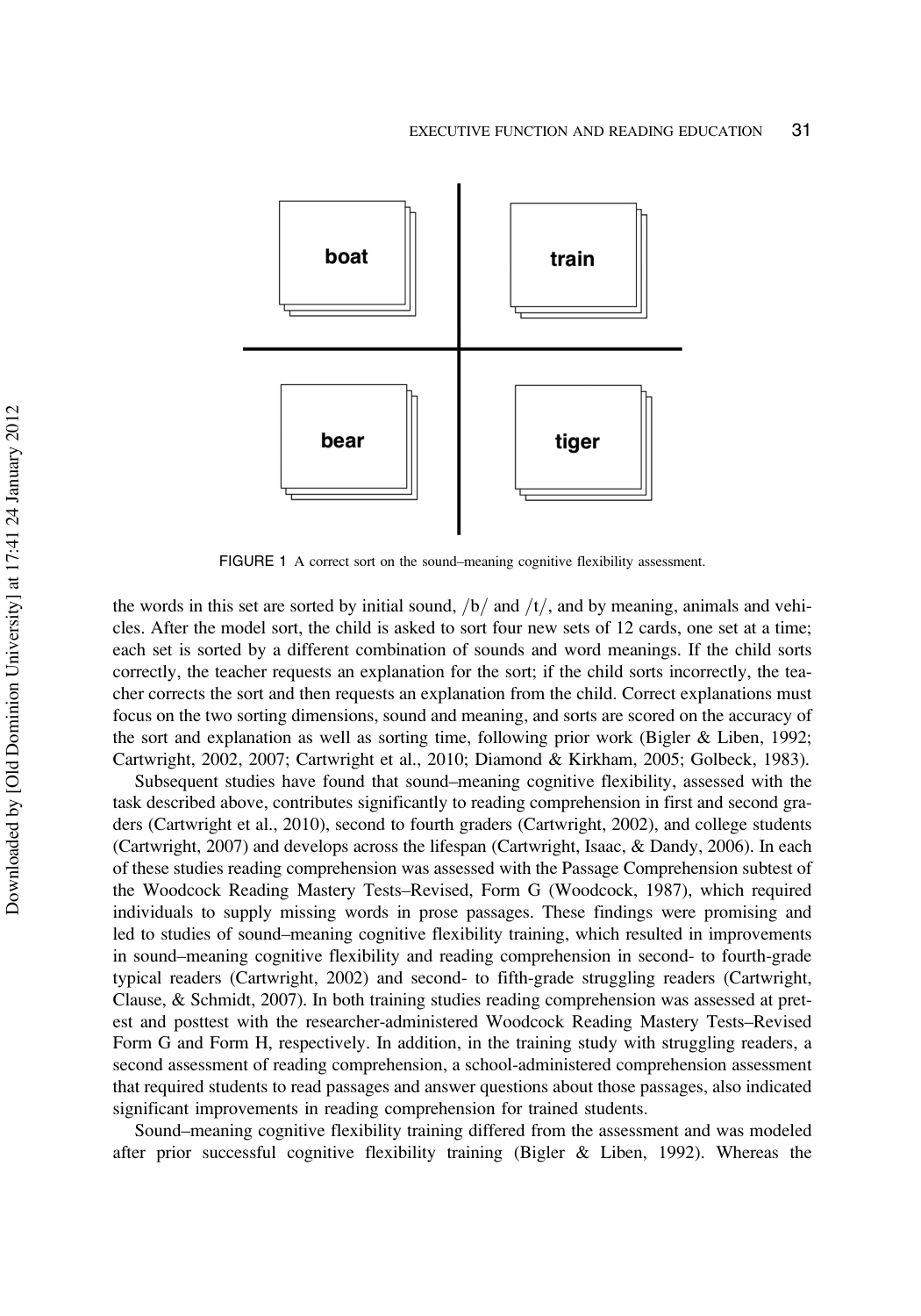sound–meaning cognitive flexibility assessment occurred in one session in which children sorted four different sets of 12 cards by sound and meaning, one set at a time, into a  $2 \times 2$  matrix (see Figure 1), the sound–meaning cognitive flexibility training occurred across five different days, with a different set of word cards each day. The training procedure used the same five sets of words that had been used in the initial assessment (one was the model set and four were the test sets), and children were required to complete two new activities with the cards. On each training day children were first required to perform two successive, one-dimensional sorts of the day's card set, sorting the words into two piles along one dimension (either by meaning or by sound), and then after the cards were placed into one pile again, children were required to sort the cards into two piles along the other dimension. These single sorts highlighted the two dimensions on which the cards could be sorted, fostering children's awareness of the multiple dimensions in the day's word set. Next the children were shown the  $2 \times 2$  matrix, which they recognized from their prior experience with the assessment, and three cards were placed into the matrix, sorted by sound and meaning, leaving one quadrant of the matrix empty. The children were required to choose a card from the remaining nine cards in the set to fill the empty quadrant in the matrix and complete the sound–meaning sort correctly. (See Figure 2 for an example of the matrix completion portion of the training; a correct choice for the empty space could be bike, bus, or boat. If children selected an inappropriate card for the empty space, the teacher explained a correct choice.) Then the teacher collected the cards and repeated the matrix completion procedure, placing three new cards from the day's card set into the matrix and varying the location of the empty quadrant on each trial. The matrix completion portion of the training continued until each child produced four consecutive successful matrix completions. The training procedure was repeated in its entirety with a different word set on each of five training days (see Cartwright, 2010; and Cartwright et al., 2010, for more information on the assessment and training).



FIGURE 2 An example of the matrix completion portion of the sound–meaning cognitive flexibility training; a correct choice for the empty spot could be bike, bus, or boat.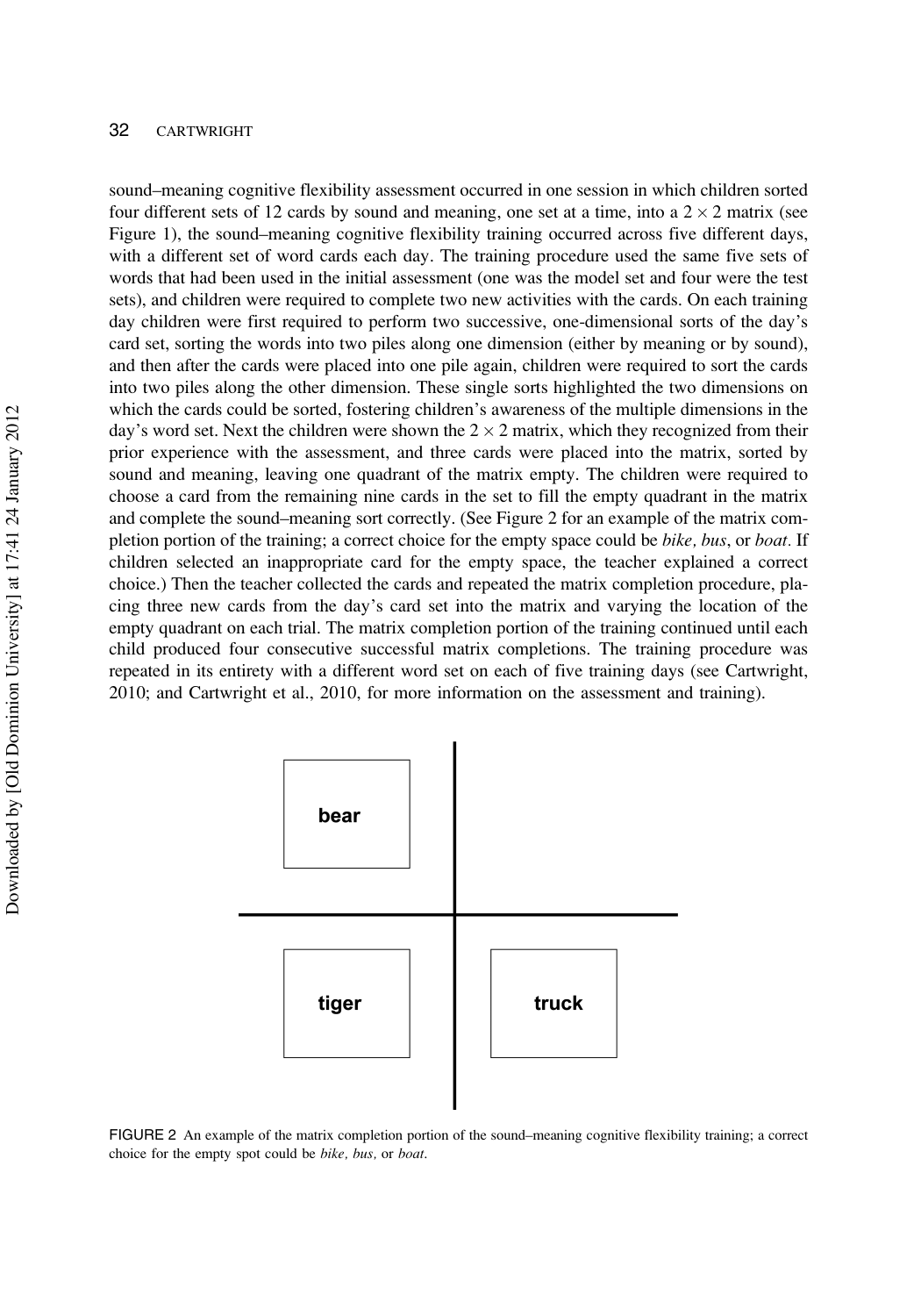Other researchers in China and the United Kingdom have extended this work. For example, Rong and Guo-liang (2006) extended the work to a sample of Chinese schoolchildren and assessed the role of cognitive flexibility in reading comprehension for struggling comprehenders and typical students. In this study cognitive flexibility was assessed with a domain-general task that required children to sort pictures by color and shape, and significant relations emerged between cognitive flexibility, language knowledge, and reading comprehension. Consistent with prior work on poor comprehenders, the struggling readers were significantly less cognitively flexible than their better reading counterparts. These results provide further evidence for the important role of cognitive flexibility in developing reading comprehension.

In addition, in the United Kingdom Yuill and colleagues adapted the sound–meaning cognitive flexibility training for computer administration to pairs of students who were required to collaborate on the task. Children had to work together to complete sorts of words on lettersound features and meaning, and trained children showed significant improvements in sound– meaning cognitive flexibility, measured with my assessment, described above (Kerawalla, Pearce, Yuill, Luckin, & Harris, 2008; Yuill, Kerawalla, Pearce, Luckin, & Harris, 2008). Yuill and colleagues' observations of children's discussions during the task suggested that the computerized, collaborative task may provide a promising avenue for also improving reading comprehension as well as cognitive flexibility, a possibility they are investigating in future work (N. Yuill, personal communication, March 22, 2007).

What are the implications of this research for children who cannot yet read words? Even before children learn to read, they must be taught that both sounds and meanings are important parts of words. Shared reading experiences and conversations offer opportunities to talk about words' and stories' meanings, and these contexts also offer opportunities to highlight similarities and differences in words' sounds (see Pressley, 2006; and Whitehurst & Lonigan, 1998, for discussions of early literacy experiences that foster children's awareness of sounds and meanings). What is notable for early childhood educators is that sound–meaning cognitive flexibility varies in beginning readers (Cartwright et al., 2010), with higher flexibility associated with better reading comprehension. Even more important is that levels of sound–meaning cognitive flexibility in first- and second-grade beginning readers predict reading comprehension in later elementary school, even when early levels of reading comprehension are controlled (Cartwright, Coppage, & Marshall, 2009). These findings imply that when children begin to read, educators should make sure that they learn the necessary letter-sound information they must have to decode print and also ensure that they learn that books and print convey rich meanings to be enjoyed. In addition, educators should provide multiple opportunities to think and talk about both sounds and meanings to foster children's flexible thinking about these elements of print (for a review of work on reading comprehension in early education, see Shanahan et al., 2010). And for children who still have difficulty coordinating flexibly the sounds and meanings of words, remember that sound–meaning cognitive flexibility can be taught, resulting in improvements in children's cognitive flexibility and reading comprehension (Cartwright, 2002, 2007, 2010).

#### SUMMARY

In sum, EF provides the means to manage complex cognitive processes, such as reading. And because EF and its associated brain developments parallel reading acquisition, work in EF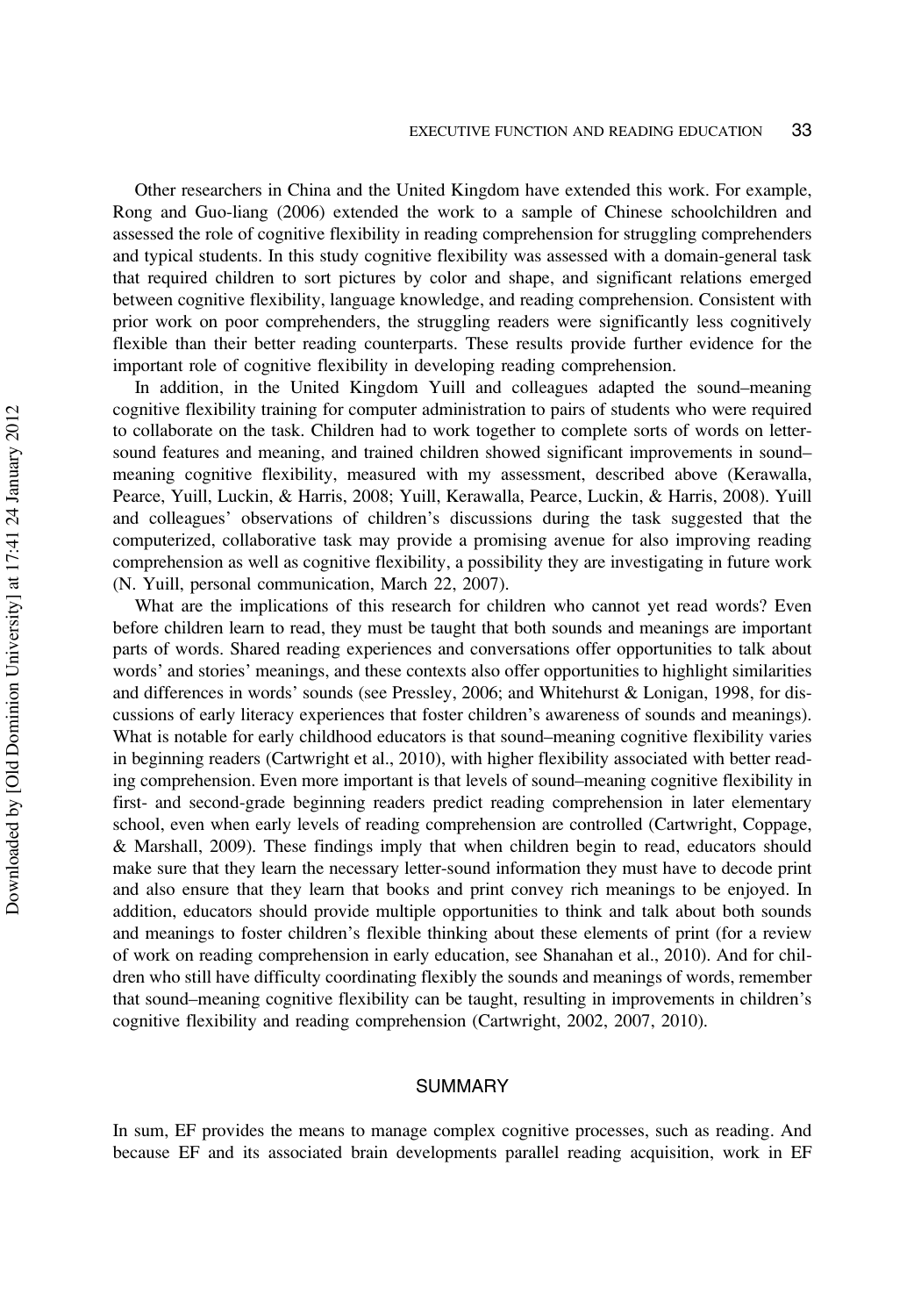#### 34 CARTWRIGHT

has profound implications for fostering the successful development of reading skills, including prereading skills, word reading, and reading comprehension. Children who are better able to process flexibly the sounds and meanings of words have more success in the development of reading comprehension. Thus, early child educators should work to provide opportunities for children to learn that spoken and printed words have multiple features, including such things as letters, sounds, and meanings. Instruction that helps children learn to manage the multiple features of spoken and printed language will help ensure that children develop the reading-specific executive functions that will enable them to manage the complexities of reading processes throughout their lives.

#### ACKNOWLEDGMENT

The author wishes to thank Dana M. Hicks for her comments on an earlier version of this paper.

#### **REFERENCES**

- Adams, M. J. (1990). Beginning to read: Thinking and learning about print. Cambridge, MA: MIT Press.
- Amso, D., & Casey, B. J. (2006). Beyond what develops when: Neuroimaging may inform how cognition changes with development. Current Directions in Psychological Science, 15, 24–29.
- Anderson, P. (2002). Assessment and development of executive function (EF) during childhood. Child Neuropsychology, 8, 71–82.
- Anderson, V. A., Anderson, P., Northam, E., Jacobs, R., & Catroppa, C. (2001). Development of executive functions through late childhood and adolescence in an Australian sample. Developmental Neuropsychology, 20, 385–406.
- Bigler, R. S., & Liben, L. (1992). Cognitive mechanisms in children's gender stereotyping: Theoretical and educational implications of a cognitive-based intervention. Child Development, 63, 1351–1363.
- Bjorklund, D. (2005). Children's thinking: Cognitive development and individual differences. (4th ed.): Belmont, CA.
- Blair, C., & Razza, R. P. (2007). Relating effortful control, executive function, and false belief understanding to emerging math and literacy ability in kindergarten. Child Development, 78, 647–663.
- Bunge, S. A., & Wright, S. B. (2007). Neurodevelopmental changes in working memory and cognitive control. Current Opinion in Neurobiology, 17, 243–250.
- Cain, K. (2006). Individual differences in children's memory and reading comprehension: An investigation of semantic and inhibitory deficits. Memory, 14, 553–569.
- Carpenter, M., Nagell, K., & Tomasello, M. (1998). Social cognition, joint attention, and communicative competence from 9 to 15 months of age. Monographs of the Society for Research in Child Development, 63(4).
- Cartwright, K. B. (2002). Cognitive development and reading: The relation of reading-specific multiple classification skill to reading comprehension in elementary school children. Journal of Educational Psychology, 94, 56–63.
- Cartwright, K. B. (2007). The contribution of graphophonological-semantic flexibility to reading comprehension in college students: Implications for a less simple view of reading. Journal of Literacy Research, 39, 173–193.
- Cartwright, K. B. (Ed.). (2008). Literacy processes: Cognitive flexibility in learning and teaching. New York, NY: Guilford Press.
- Cartwright, K. B. (2009). The role of cognitive flexibility in reading comprehension: Past, present, and future. In S. E. Israel & G. Duffy (Eds.), Handbook of research on reading comprehension, (pp. 115–139). New York, NY: Routledge.
- Cartwright, K. B. (2010). Word callers: Small-group and one-to-one interventions when children read but don't comprehend. New York, NY: Heinemann.
- Cartwright, K. B., Clause, J., & Schmidt, J. (2007, December). Effects of a small-group graphophonological-semantic flexibility intervention on reading comprehension in elementary students. Paper presented at the National Reading Conference, Austin, TX.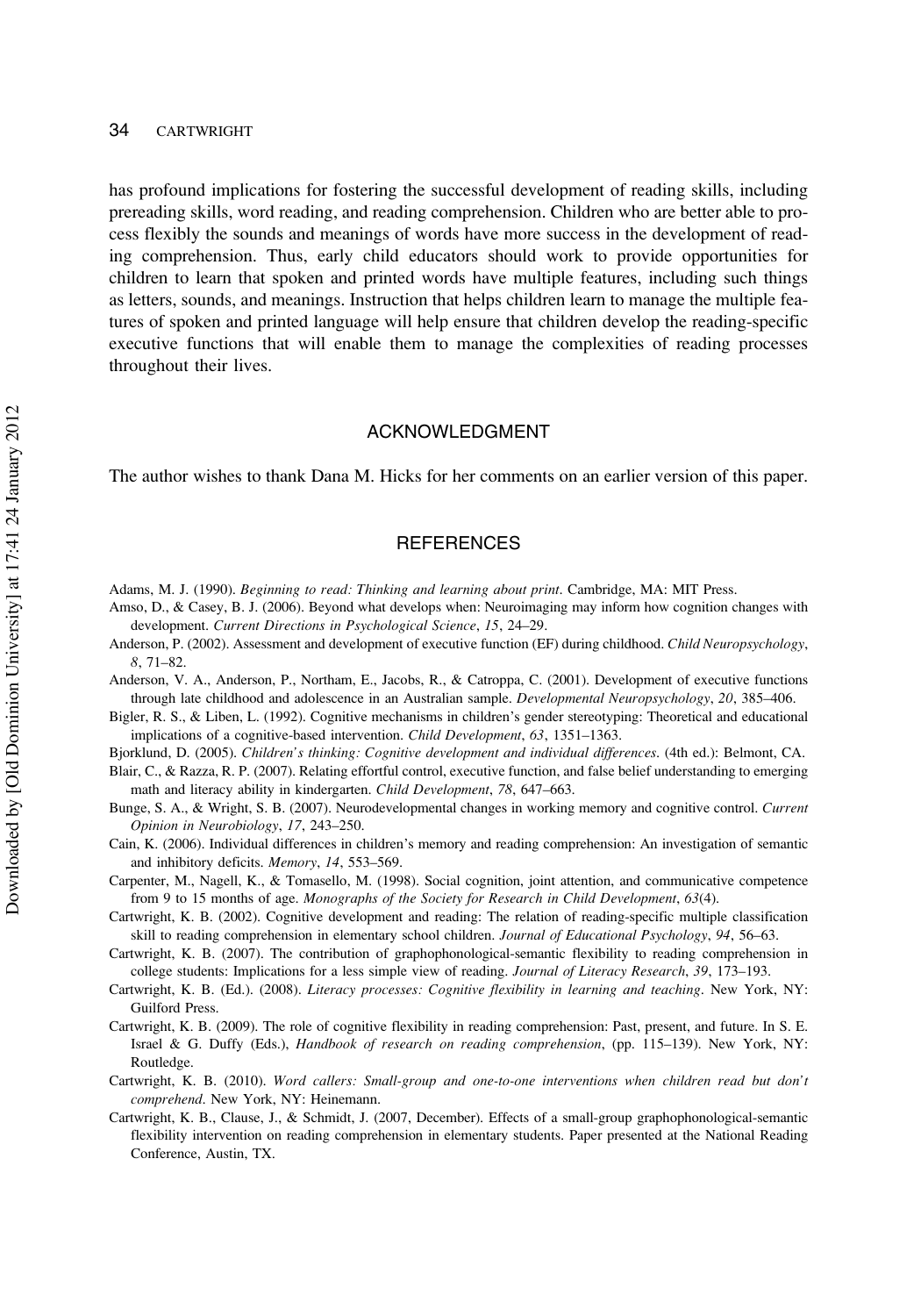- Cartwright, K. B., Coppage, E. A., & Marshall, T. R. (2009, April). Reading-specific cognitive flexibility in first and second grades predicts reading comprehension two years later. Poster presented at the Society for Research in Child Development, Denver, CO.
- Cartwright, K. B., Isaac, M., & Dandy, K. (2006). The development of reading-specific representational flexibility: A cross-sectional comparison of second graders, fourth graders, and college students. In A. V. Mittel (Ed.), Focus on educational psychology, (pp. 173–194). New York, NY: Nova Science.
- Cartwright, K. B., Marshall, T. R., Dandy, K., & Isaac, M. C. (2010). The development of graphophonological-semantic cognitive flexibility and its contribution to reading comprehension in beginning readers. Journal of Cognition and Development, 11, 61–85.
- Dahlin, K. I. E. (2011). Effects of working memory training on reading in children with special needs. Reading and Writing, 24, 479–491.
- Davidson, M. C., Amso, D., Anderson, L. C., & Diamond, A. (2006). Development of cognitive control and executive functions from 4 to 13 years: Evidence from manipulations of memory, inhibition, and task switching. Neuropsychologia, 44, 2037–2078.
- Dawson, P., & Guare, R. (2010). Executive skills in children and adolescents: A practical guide to assessment and intervention. (2nd ed.): New York, NY.
- De Beni, R., & Palladino, P. (2000). Intrusion errors in working memory tasks: Are they related to reading comprehension ability? Learning and Individual Differences, 12, 131–143.
- De Luca, C. R., Wood, S. J., Anderson, V., Buchanan, J., Proffitt, T. M., Mahony, K., & Pantelis, C. (2003). Normative data from the CANTAB I: Development of executive function over the lifespan. Journal of Clinical and Experimental Neuropsychology, 25, 242–254.
- Deater-Deckard, K., Mullineax, P. Y., Petrill, S. A., & Thompson, L. A. (2009). Effortful control, surgency, and reading skills in middle childhood. Reading and Writing, 22, 107–116.
- Diamond, A., & Kirkham, N. (2005). Not quite as grown up as we like to think: Parallels between cognition in childhood and adulthood. Psychological Science, 16, 291–297.
- Eslinger, P. J., Biddle, K., Pennington, B., & Page, R. B. (1999). Cognitive and behavioral development up to 4 years after early right frontal lobe lesion. Developmental Neuropsychology, 15, 157–191.
- Farrar, M. J., & Ashwell, S. (2008). The role of representational ability in the development of phonological awareness in preschool children. In K. B. Cartwright (Ed.), Literacy processes: Cognitive flexibility in learning and teaching, (pp. 71–89). New York, NY: Guilford Press.
- Golbeck, S. L. (1983). Reconstructing a large-scale spatial arrangement: Effects of environmental organization and operativity. Developmental Psychology, 19, 644–653.
- Gotgay, N., Giedd, J. N., Lusk, L., Hayashi, K. M., Greenstein, D., Vaituzis, C., ... Thompson, P. M. (2004). Dynamic mapping of human cortical development during childhood through early adulthood. Proceedings of the National Academy of Science, 101, 8174–8179.
- Hart, S. A., Petrill, S. A., Willcutt, E., Thompson, L. A., Schatschneider, C., Deater-Deckard, K., & Cutting, L. E. (2010). Exploring how symptoms of attention-deficit/hyperactivity disorder are related to reading and mathematics performance: General genes, general environments. Psychological Science, 21, 1708–1715.
- Hoehl, S., Reid, V., Mooney, J., & Striano, T. (2008). What are you looking at? Infants' neural processing of an adult's object-directed eye gaze. Developmental Science, 11, 10–16.
- Hughes, C. (1998). Executive function in preschoolers: Links with theory of mind and verbal ability. British Journal of Developmental Psychology, 16, 233–253.
- Hughes, C. (2002). Executive functions and development: Why the interest? Infant and Child Development, 11, 69-71.
- Inhelder, B., & Piaget, J. (1964). The early growth of logic in the child (E. A. Lunzer & D. Papert, Trans.). New York, NY: Humanities Press.
- Jacques, S., & Zelazo, P. D. (2001). The flexible item selection task (FIST): A measure of executive function in preschoolers. Developmental Neuropsychology, 20, 573–591.
- Johnson, M. H. (2011). Developmental cognitive neuroscience. (3rd ed.): Malden, MA.
- Kane, M. J., & Engle, R. W. (2002). The role of prefrontal cortex in working-memory capacity, executive attention, and general fluid intelligence: An individual-differences perspective. Psychonomic Bulletin and Review, 9, 637–671.
- Katzir, T., & Paré-Blagoev, J. (2006). Applying cognitive neuroscience research to education: The case of literacy. Educational Psychologist, 41, 53–74.